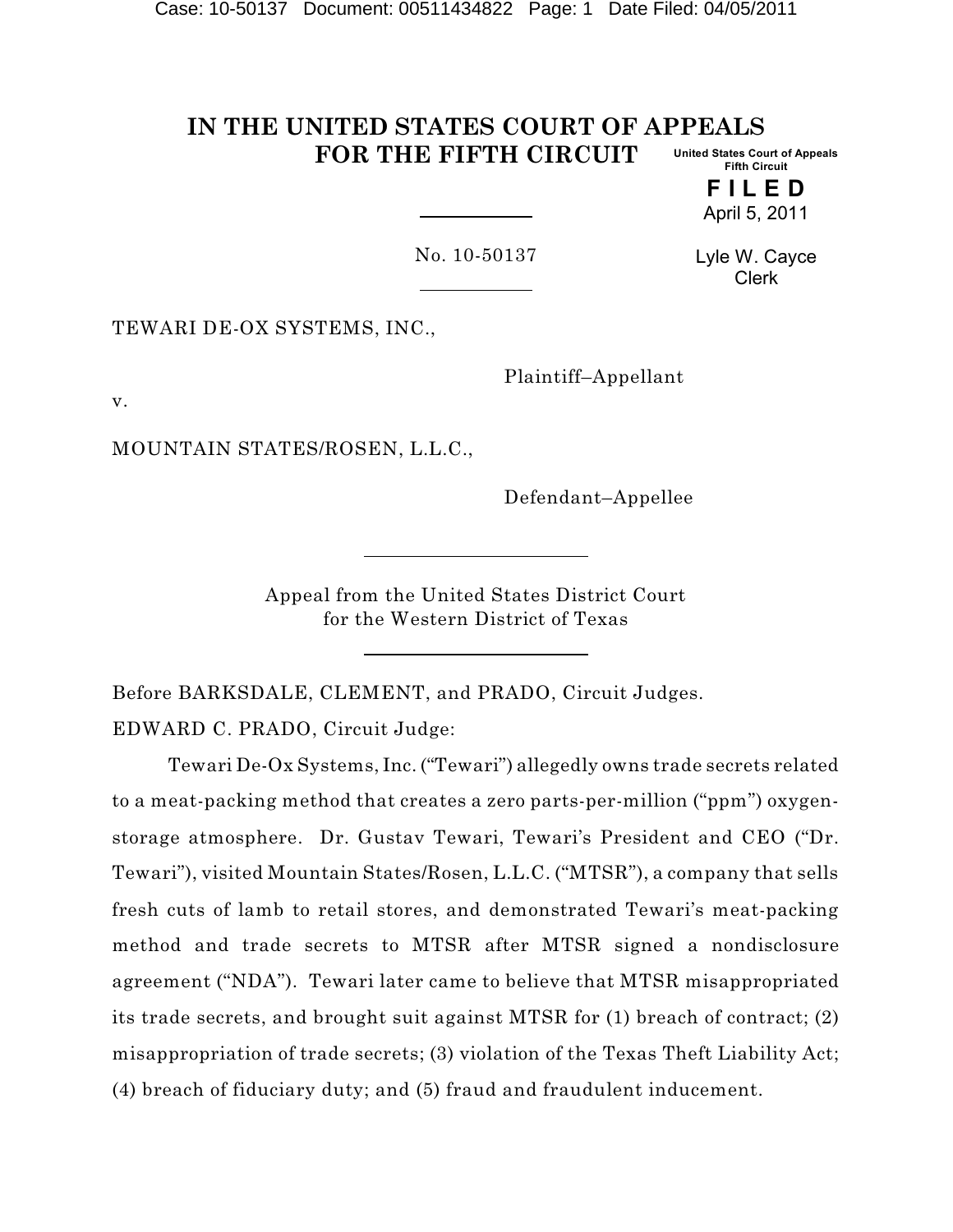MTSR moved for summary judgment on all of Tewari's claims, which the district court granted with respect to Tewari's fraud and fraudulent inducement claim and denied in all other respects. Tewari moved for summary judgment on its breach of fiduciary duty claim, which was denied. Thereafter, the district court on reconsideration granted MTSR's motion for summary judgment in full, ruling that Tewari disclosed its trade secrets in a 2004 patent application and that it failed to raise a fact issue as to the existence and use of a trade secret. Tewari appeals the entry of summary judgment against it, the district court's refusal to rule on an element of its breach of fiduciary duty claim on Tewari's motion for summary judgment, and the district court's failure to sua sponte enter summary judgment in favor of Tewari that at least one trade secret was disclosed to MTSR. We affirm in part and reverse in part and remand.

#### **I. FACTUAL AND PROCEDURAL BACKGROUND**

Tewari develops and markets a zero ppm oxygen meat-packing method (the "zero oxygen" method or system) for packing fresh meat for shipment and display in retail stores. The precise manner in which fresh meat is packaged for shipment and retail display is fairly complex, but the general process involves, *inter alia*, placing the meat on individual trays and covering them (typically with plastic film), putting multiple meat trays in a plastic bag, adding an oxygen scavenger to absorb residual oxygen, flooding the bag with a gas to eliminate as much oxygen as possible from the bag, and sealing the bag. Tewari's method is supposedly unique in many respects, including the use of special iron-based selfactivated oxygen scavengers, special "barrier" or "master" bags, and a particular type or mixture of gases, all to achieve zero ppm oxygen—a uniquely low level of oxygen—in a uniquely short amount of time. Tewari also alleges its trade secrets include knowledge about how the shelf-life of various meat types and cuts can be extended and how to adapt the Tewari process to an "open nozzle"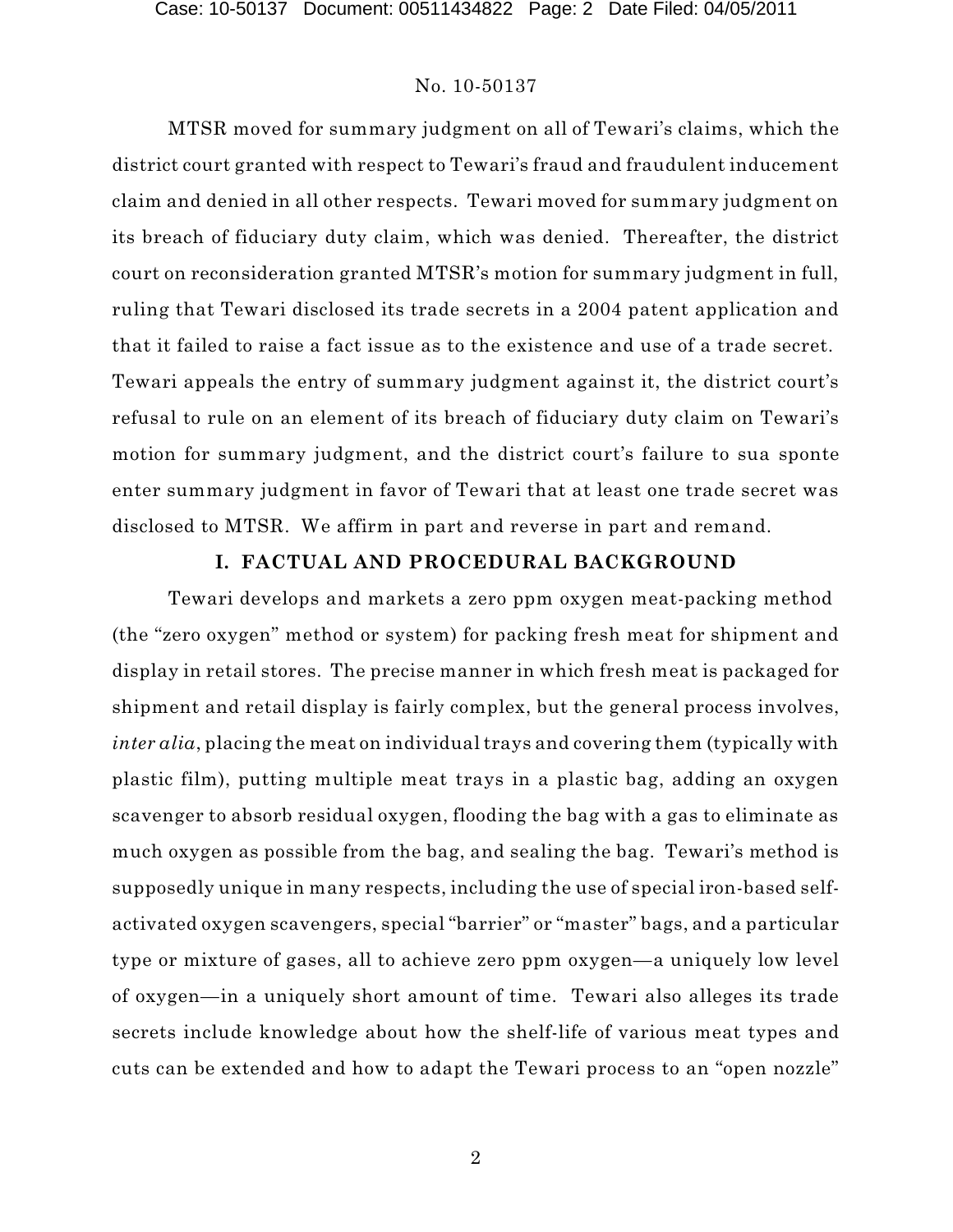system of meat packing, which has a higher level of initial oxygen than other meat-packing processes.

In 2005, MTSR contacted Tewari to see if Tewari's zero ppm meat-packing method could help it increase the shelf life of its case-ready cuts of lamb. After Tewari and MTSR signed the NDA, Dr. Tewari demonstrated Tewari's product to MTSR, in which he claims he revealed trade secrets related to Tewari's meatpacking method. Afterward, MTSR allegedly misappropriated those trade secrets, and Tewari sued. After extensive discovery, MTSR filed for summary judgment on all of Tewari's claims, arguing, *inter alia*, that Tewari did not have any trade secrets. In opposition to MTSR's motion, Tewari filed an affidavit in which Dr. Tewari avers that he disclosed five trade secrets to MTSR in March 2005. MTSR filed seventeen pages of objections to Tewari's proffered evidence including Dr. Tewari's affidavit, which contained Dr. Tewari's definitions of the trade secrets he claims to have disclosed to MTSR. $^{\rm 1}$  Tewari sought leave to file a response to the objections, which was later denied as moot. Tewari also filed its own motion for partial summary judgment on its fiduciary duty claim.

The district court granted MTSR's motion for summary judgment as to Tewari's fraud and fraudulent inducement claim, but denied the motion as to Tewari's other claims. After describing Tewari's trade secrets, the district court

<sup>&</sup>lt;sup>1</sup> Many of MTSR's objections do not make sense in the context of summary judgment. For example, MTSR's objections to Tewari's Exhibit 1 are not evidentiary objections at all, as Exhibit 1 is not "evidence"; rather, it is a summary of undisputed facts and corresponding arguments against MTSR's motion. To the extent MTSR's objections to Dr. Tewari's affidavit (Exhibit 2) were on the basis of relevancy, these objections were unnecessary because the district court is perfectly capable of distinguishing relevant evidence from the clearly irrelevant. As for MTSR's remaining objections to the affidavit, the district court could have properly denied the objections and considered the evidence on summary judgment. That the evidence ultimately may not be admissible at trial after the foundation for Dr. Tewari's testimony is laid—either to testify as an expert witness or to prove-up the facts MTSR objectsto as lacking factual support—is irrelevant for disposition on a Rule 56 motion, where the district court lacks the benefit of the context of trial when making his evidentiary rulings. We decline to speculate as to how MTSR's objections should be resolved at trial.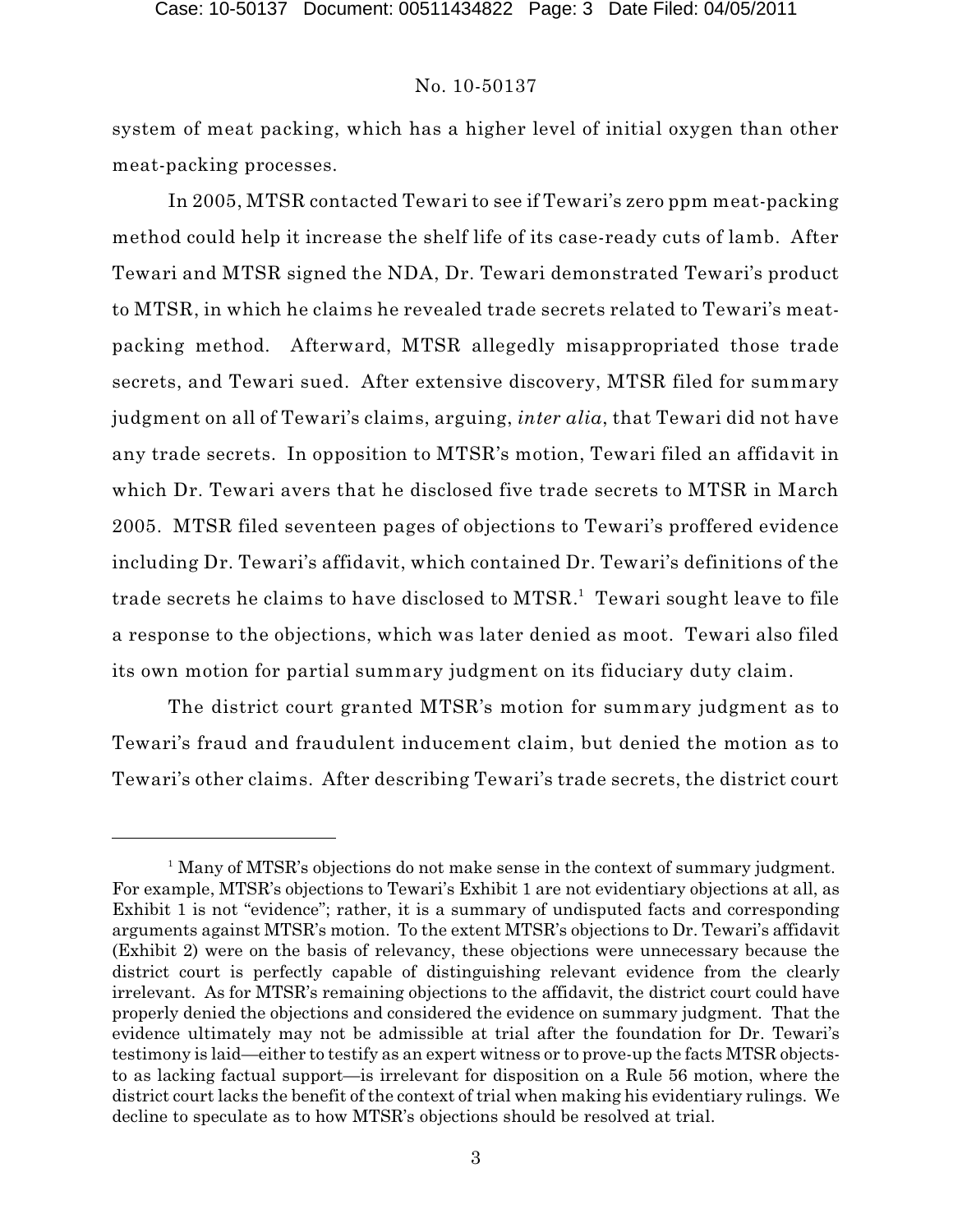concluded they were sufficiently specific to constitute trade secrets and that Tewari raised a fact question as to whether its process was unique or merely used techniques and equipment known in the industry. The district court rejected MTSR's argument that Tewari's process was not a trade secret because it was disclosed in a 2004 patent application, on the ground that a patent application does not disclose a trade secret. The district court also held that Tewari raised a question of fact as to whether MTSR used Tewari's system in breach of the NDA and used its trade secrets without authorization. The court overruled MTSR's objections to Dr. Tewari's affidavit as moot, stating that it "reached its conclusions in this order without reliance on the evidence MTSR objects to."

MTSR moved for reconsideration, arguing that the district court made a clear error in law in determining that disclosure in a patent application alone did not destroy a trade secret's secrecy. Relying on *Group One, Ltd. v. Hallmark Cards, Inc.*, 254 F.3d 1041, 1051 (Fed. Cir. 2001), the district court agreed and ruled that any information disclosed in Tewari's 2004 patent applications were no longer trade secrets when the NDA was signed in March 2005. Relying heavily on Exhibit BB to MTSR's motion for summary judgment, a MTSRprepared chart that "quotes the alleged trade secret 'process'" as Dr. Tewari identified it in his interrogatory responses, the district court found that Tewari's trade secret was either disclosed in the 2004 patent application or was already known in the industry. The district court found that the primary difference between what was disclosed by 2004 and what Tewari disclosed to MTSR in 2005 was that the 2005 process was merely a customization based on MTSR's needs using MTSR's equipment. Accordingly, the district court held that Tewari failed to raise a fact issue as to the existence and use of a trade secret.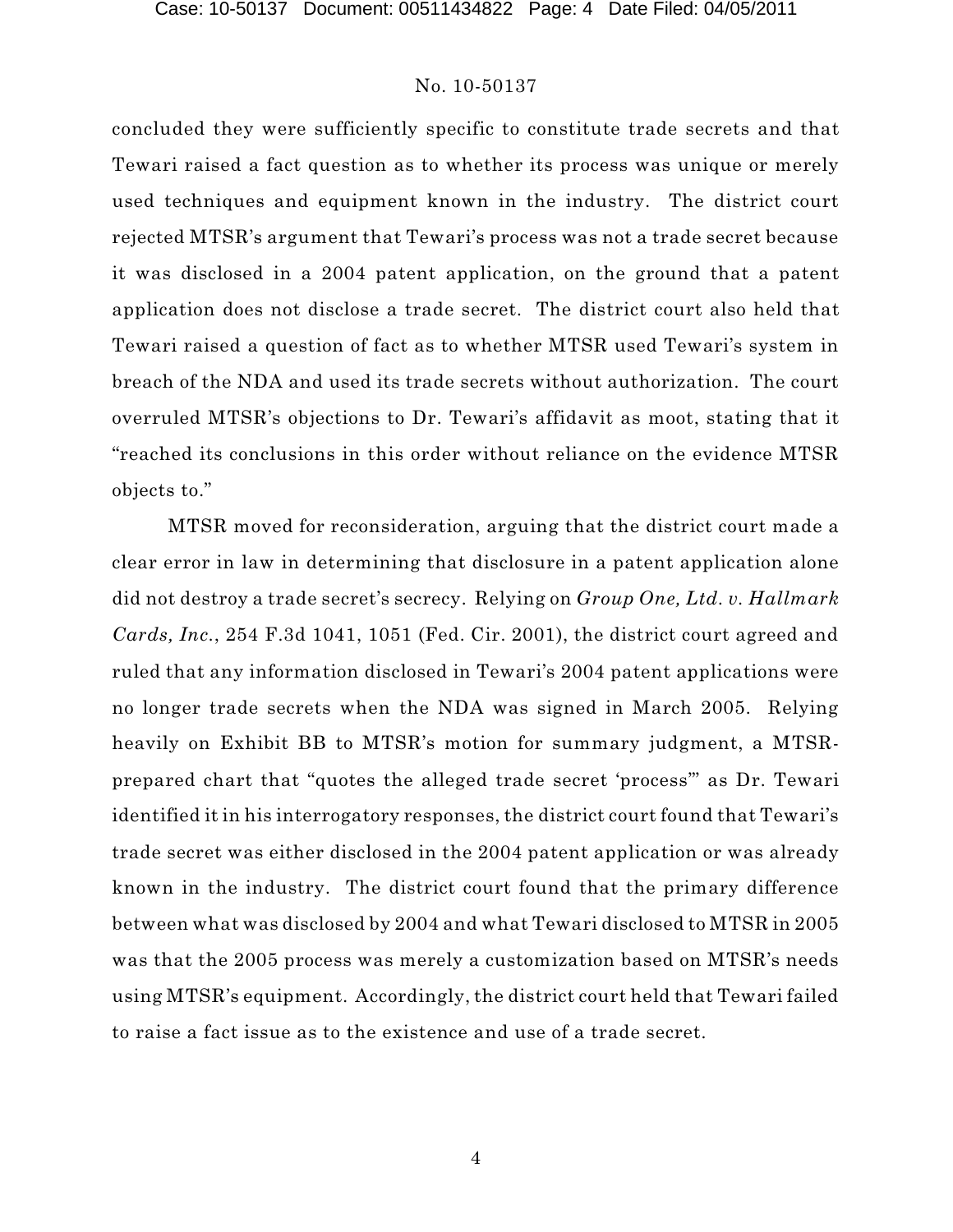The district court granted MTSR's motion for reconsideration as follows:

Defendant's motion for reconsideration (docket no. 112) is GRANTED. The sealed order of October 13, 2009 (docket no. 110) is MODIFIED as follows: MTSR's motion for summary judgment (docket no. 71) is GRANTED in full on all claims asserted against it by Tewari De-Ox Systems, Inc., which shall take nothing on its claims. All pending motions are DENIED as moot, and the Clerk is instructed to close this case.

Tewari timely appealed.

# **II. STANDARD OF REVIEW**

We review "a grant of summary judgment *de novo* and apply the same legal standard as the district court." *Maverick Recording Co. v. Harper*, 598 F.3d 193, 195 (5th Cir. 2010). Summary judgment is proper only if there "is no genuine dispute as to any material fact and the movant is entitled to judgment as a matter of law." FED. R. CIV. P. 56(a). "For the purposes of a summary judgment determination, all fact questions are viewed in the light most favorable to the nonmovant." *Aucoin v. Haney*, 306 F.3d 268, 271 (5th Cir. 2002).

# **III. ANALYSIS**

# **A. Whether the District Court Considered Dr. Tewari's Affidavit on Reconsideration**

Tewari first appeals the district court's apparent failure to consider its evidence in opposition to MTSR's motion for summary judgment. It argues that while it was proper for the district court to reach its conclusions without relying on the evidence it proffered in the original order *denying* summary judgment, it was improper to do so in a motion *granting* summary judgment on reconsideration. Specifically, in its original order denying summary judgment in part, the district court stated it did not rely on Tewari's proffered evidence to which MTSR objected—most importantly, specific paragraphs from Dr. Tewari's affidavit describing the trade secrets at issue. On reconsideration, the district court granted summary judgment and modified its previous order, but did not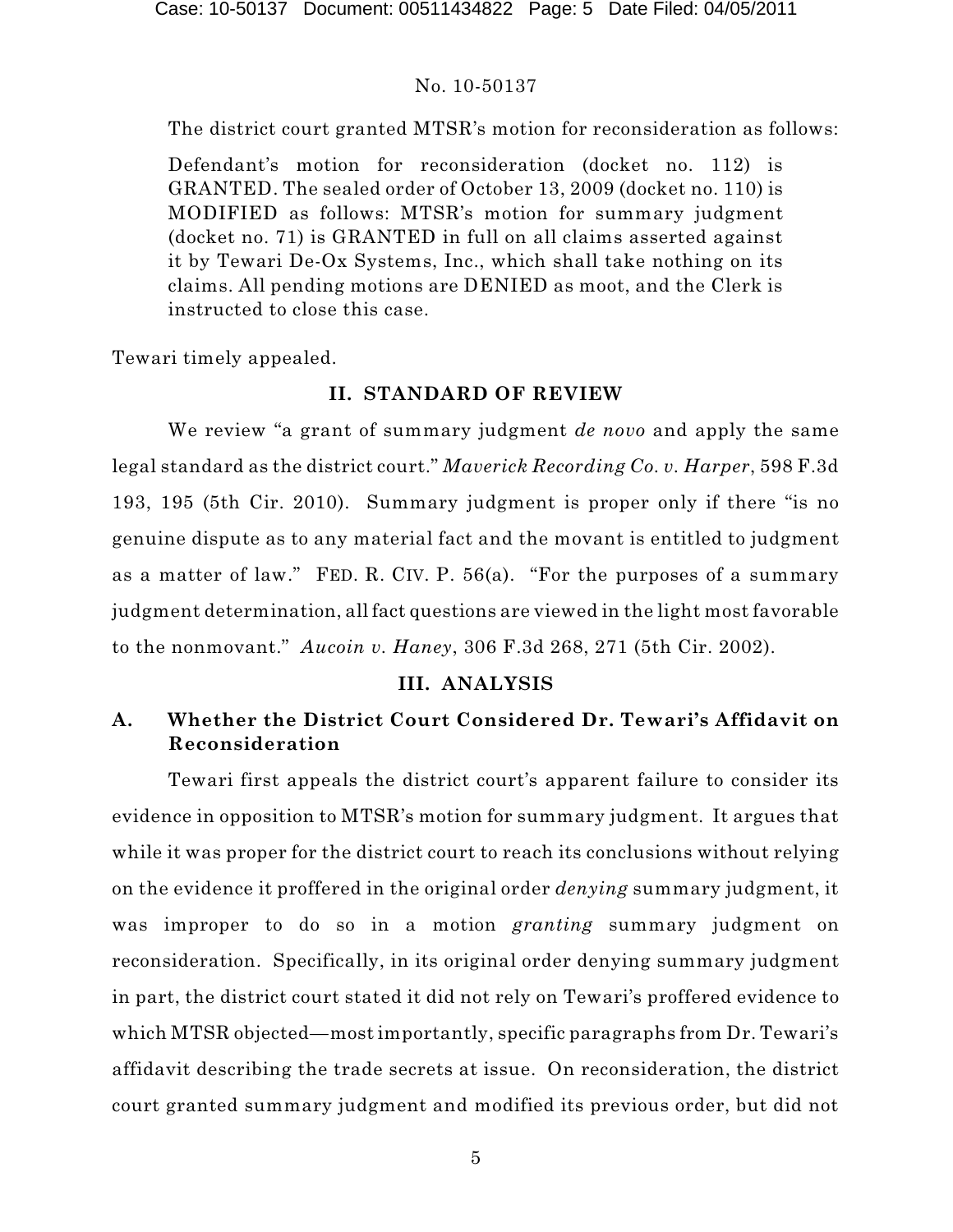modify it to delete the statement that it did not rely on Tewari's proffered evidence.

The district court could have been more explicit in its order on reconsideration where it modified its order granting summary judgment, and should have made clear that it either did not consider the motion to reconsider to also raise anew the evidentiary objections or was re-denying the objections it previously denied as moot. Tewari has, however, utterly failed to substantiate its argument that the order contains factually erroneous statements that are refuted by Dr. Tewari's affidavit and the district court therefore failed to consider all the evidence. Furthermore, the first order denying MTSR's motion for summary judgment stated that the court "reached its conclusions in *this* order without reliance on the evidence" to which MTSR objected (emphasis added). This language does not imply that the district court also reached its conclusions explained in the *second* order—which indisputably stand alone and are *not* grafted on to the first order—without considering Dr. Tewari's affidavit.

While the order granting reconsideration of the order on MTSR's summary judgment does not specifically discuss the evidence put forward in Dr. Tewari's affidavit, absent any evidence to the contrary we are convinced the district court considered all the evidence when ruling on MTSR's motion to reconsider. In any event, our review is de novo and, looking at all the evidence in the record, we reverse the entry of summary judgment against Tewari. We make no speculation as to which, if any, of the contested summary judgment evidence would be admissible if properly presented during trial.

# **B. MTSR's Motion for Summary Judgment**

As a preliminary matter, we note that Tewari does not appeal the district court's initial grant of summary judgment in MTSR's favor on Tewari's fraud and fraudulent inducement claim. Nor does Tewari, in its briefing to this Court, address the district court's order on reconsideration granting summary judgment

6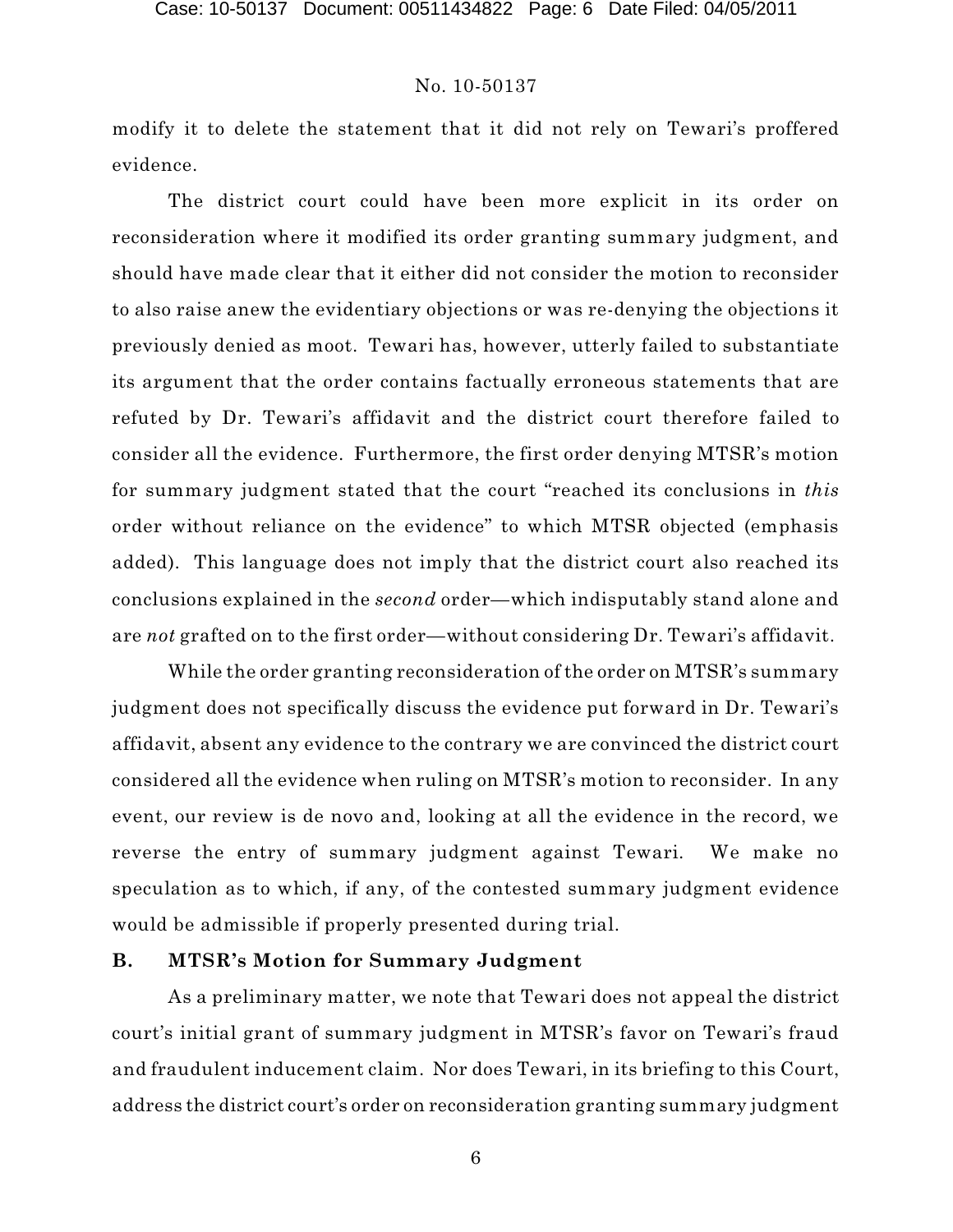in MTSR's favor on Tewari's breach of contract and Texas Theft Liability Act claims. "An appellant abandons all issues not raised and argued in its *initial* brief on appeal." *Cinel v. Connick*, 15 F.3d 1338, 1345 (5th Cir. 1994). A party who inadequately briefs an issue is considered to have abandoned the claim. *Villanueva v. CNA Ins. Cos.*, 868 F.2d 684, 687 n.5 (5th Cir. 1989). Tewari's sole basis of appeal is the entry of summary judgment on its trade secret misappropriation and breach of fiduciary duty claims. Tewari has waived its right to appeal the dismissal of its other claims, and we accordingly examine only those claims properly before us.

On reconsideration, the district court granted summary judgment in MTSR's favor on the misappropriation and breach of fiduciary claims. The court concluded that it had previously committed a clear error of law when it concluded that the publication of a patent application did not disclose and destroy a trade secret. It then concluded that either Tewari's 2004 patent application disclosed every part of Tewari's trade secrets or the elements were known in the industry, and that Tewari therefore did not have any trade secrets which could give rise to claims for misappropriation and breach of fiduciary duty. It also concluded that MTSR did not use any of Tewari's trade secrets because Tewari did not have any trade secrets for MTSR to use. We hold that the district court correctly determined that any information disclosed in the 2004 patent applications were no longer trade secrets, but incorrectly ruled that Tewari's unique combinations of previously disclosed elements could not constitute trade secrets.

# **1. Applicable Law**

The parties agree that Texas law governs this dispute. "Trade secret misappropriation under Texas law is established by showing: (a) a trade secret existed; (b) the trade secret was acquired through a breach of a confidential relationship or discovered by improper means; and (c) use of the trade secret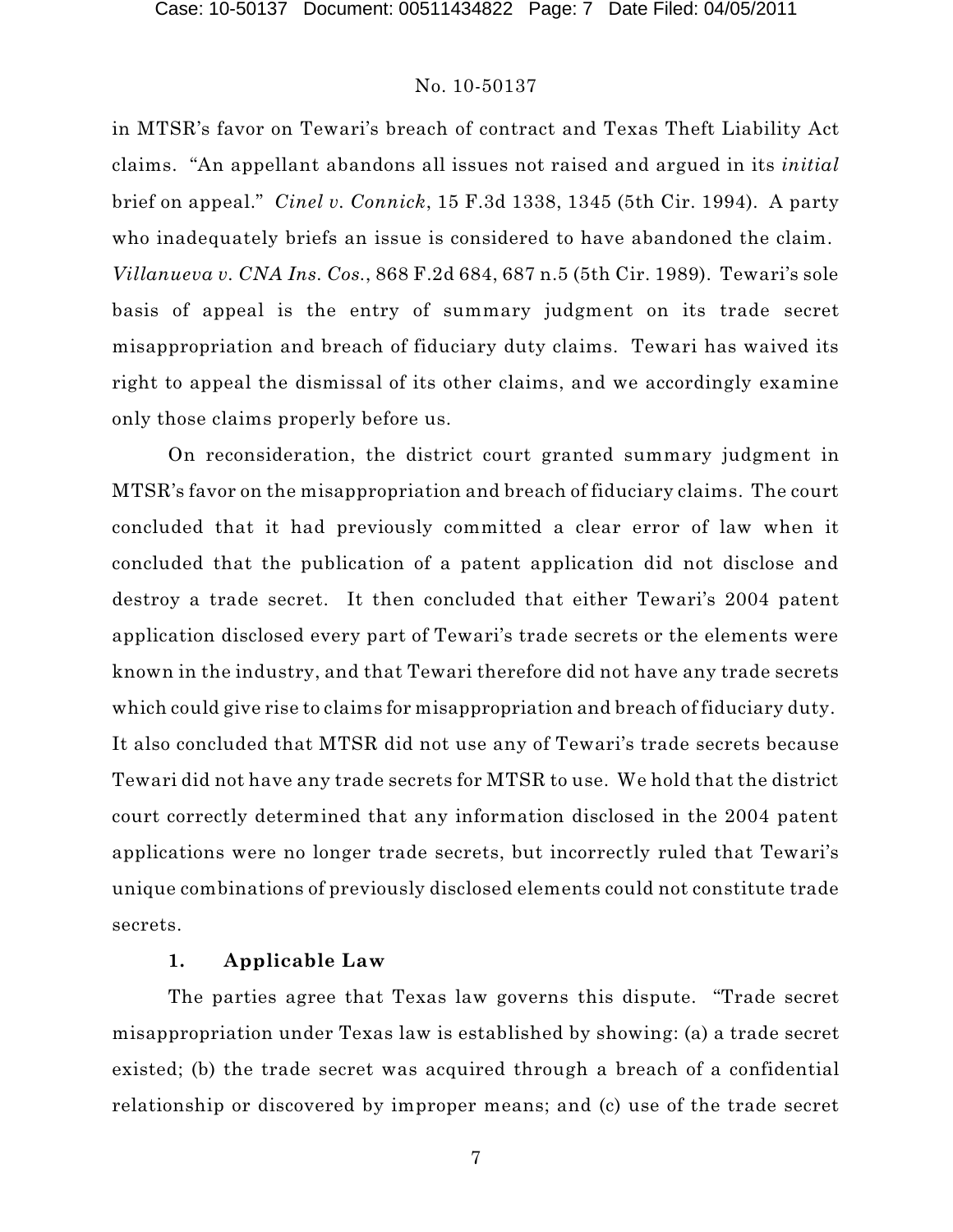without authorization from the plaintiff." *Phillips v. Frey*, 20 F.3d 623, 627 (5th Cir. 1994). To determine whether a trade secret exists, Texas courts weigh six factors set forth in the Restatement of  $\mathrm{Torts}^2$  in the context of the surrounding circumstances:

(1) the extent to which the information is known outside of the business;

(2) the extent to which it is known by employees and others involved in the business;

(3) the extent of measures taken to guard the secrecy of the information;

(4) the value of the information to the business and to its competitors;

(5) the amount of effort or money expended in developing the information;

(6) the ease or difficulty with which the information could be properly acquired or duplicated by others.

*In re Union Pac. R.R. Co.*, 294 S.W.3d 589, 592 (Tex. 2009) (citations omitted).

"[T]he party claiming a trade secret should not be required to satisfy all six factors because trade secrets do not fit neatly into each factor every time." *In re*

*Bass*, 113 S.W.3d at 740.

The second element of misappropriation of a trade secret is that the trade secret be acquired improperly, through either a confidential relationship or under an obligation not to disclose it. *See Hyde Corp. v. Huffines*, 314 S.W.2d 763, 769 (Tex. 1958) ("One who discloses or uses another's trade secrets, without a privilege to do so, is liable to the other if (a) he discovers the secret by improper

 $2^{\circ}$  "Texas courts continue to follow the definition of trade secrets, as well as the six factors used to identify a trade secret, set forth in section 757 of the original Restatement of Torts, despite the fact[] that this section was omitted from the Restatement (Second) of Torts, that the Restatement (Third) of Unfair Competition provides a slightly altered definition of trade secrets, and that many states—not including Texas—have adopted the Uniform Trade Secrets Act." *Parker Barber & Beauty Supply, Inc. v. Wella Corp.*, No. 03-04-00623-CV, 2006 Tex. App. LEXIS 8841, at \*51 n.19 (Tex. App.—Austin Oct. 11, 2006, no pet.); *see also In re Bass*,113 S.W.3d 735, 739–42 (Tex. 2003) (discussing history and concluding that section 757 remains instructive in Texas).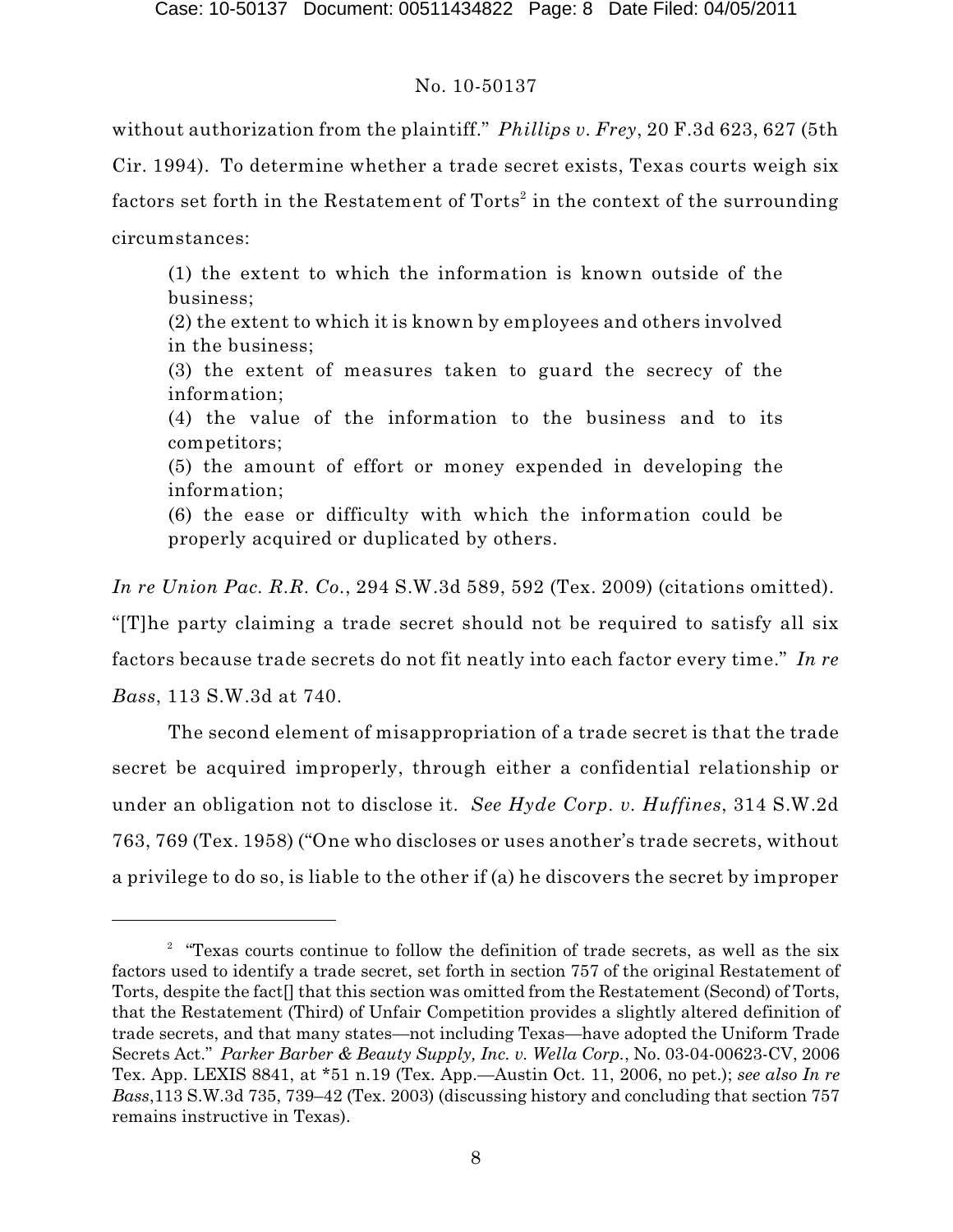means, or (b) his disclosure or use constitutes a breach of confidence reposed in him by the other in disclosing the secret to him.") (citation and internal quotation marks omitted). This element does not appear to be in dispute. If what Tewari disclosed to MTSR was in fact a trade secret, it was disclosed in confidence pursuant to the NDA and MTSR's later use, if any, constitutes a breach of that confidence.

The final requirement to prove misappropriation of a trade secret is its use "without authorization from the plaintiff." *Phillips*, 20 F.3d at 627. The district court originally found that a genuine dispute of material fact existed on this element, but on reconsideration concluded that Tewari failed to raise a fact issue with respect to this element because there was no trade secret for MTSR to have used without Tewari's authorization.

# **2. Whether Tewari Has Any Trade Secrets**

Tewari appeals the district court's conclusion that the 2004 patent application disclosed and destroyed its trade secrets because the patent never issued. It also appeals the district court's interpretation and construction of its asserted trade secrets, specifically arguing that the *combination* of various disclosed elements constitute their own trade secrets and that these combinations gain trade secret protection even if obvious. It also challenges the district court's determination that its customization to MTSR's existing equipment was not itself a trade secret.

# **a. Whether Publication of a Patent Application Destroys a Trade Secret**

The district court's order granting reconsideration recognized that it made an error of law in determining that the publication of an issued patent, but not the publication of a patent application, discloses the secret contained therein. Tewari argues that MTSR misled the district court as to the relevant body of law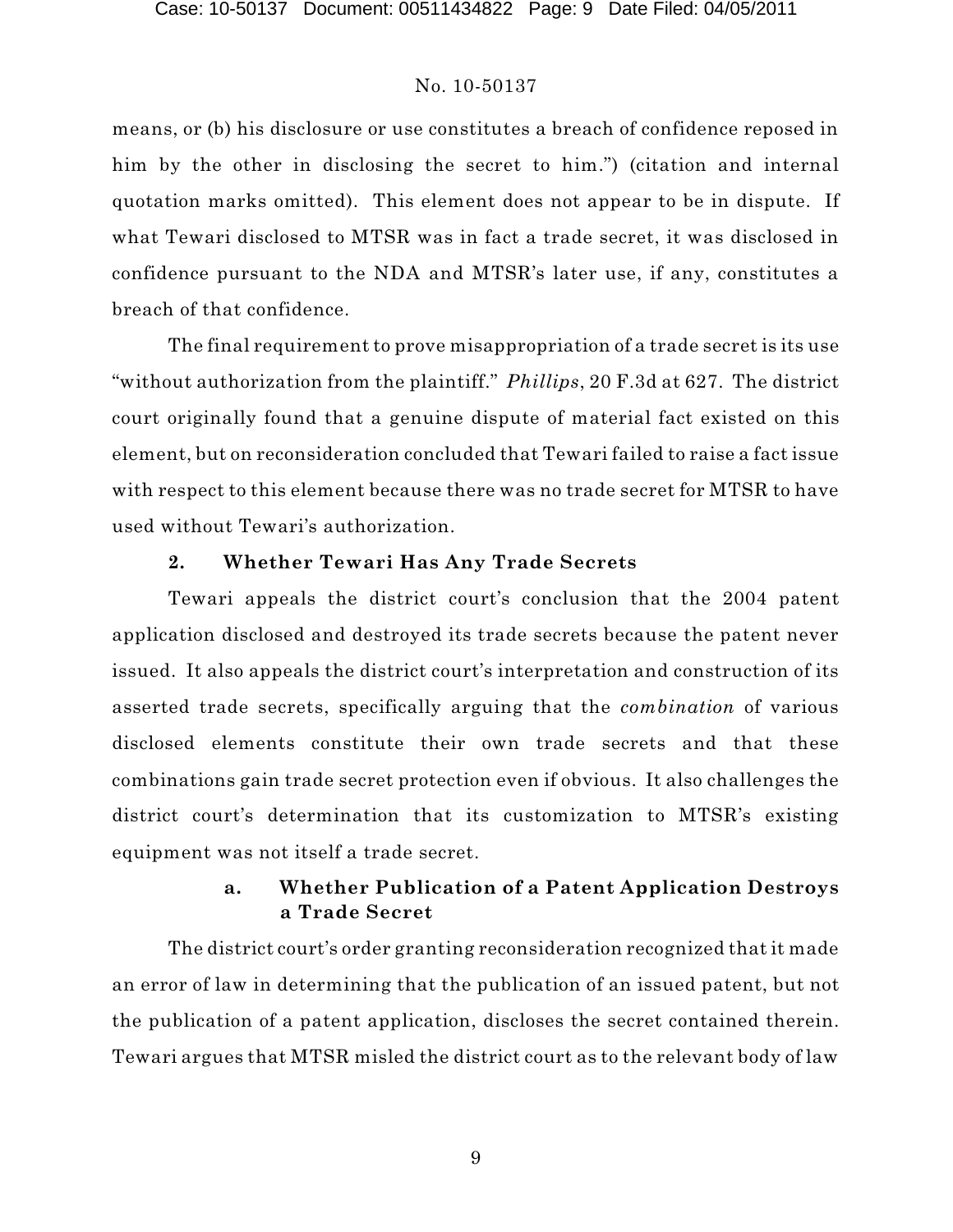on this point, arguing that Texas focuses on how the trade secret was obtained rather than whether it was published. This argument is without merit.

"It is self-evident that the subject matter of a trade secret must be secret." *Luccous v. J. C. Kinley Co.*, 376 S.W.2d 336, 338 (Tex. 1964). "Information that is public knowledge or that is generally known in an industry cannot be a trade secret." *Ruckelshaus v. Monsanto Co.*, 467 U.S. 986, 1002 (1984). As part of the Intellectual Property and Communications Omnibus Reform Act of 1999, a patent application submitted after November 29, 2000 may be published after eighteen months under 35 U.S.C. § 122(b)(1)(A). *See also Bondpro Corp. v. Siemens Power Generation, Inc.,* 463 F.3d 702, 707 (7th Cir. 2006) (discussing patent applications and stating "now [under 35 U.S.C. § 122(b)(1)(A)] they have to be published after 18 months . . . the aim of this rule being to disseminate the knowledge revealed in the application to the inventor community so that other inventors can build upon it.").

Although no post-2000 Texas case directly addresses whether a published patent application destroys the secrecy of its contents for trade secret purposes, the weight of authority from other jurisdictions holds that it does. *See, e.g., Group One*, 254 F.3d at 1051; *OLA, LLC v. Builder Homesite, Inc.,* 661 F. Supp. 2d 668, 673 (E.D. Tex. 2009) ("[T]his information lost its trade secret status on July 25, 2002, when the application that became the '553 patent was published.")*.* There can be no dispute that a published patent application, like a patent, is readily available—the United States Patent and Trademark Office and Google both allow free online searching of published patent applications. Under Texas law, information that is generally known or readily available by independent investigation is not secret for purposes of trade secrecy. *See H. E. Butt Grocery Co. v. Moody's Quality Meats,* 951 S.W.2d 33, 35 (Tex. App.—Corpus Christi 1997, pet. denied); *Gonzales v. Zamora*, 791 S.W.2d 258, 264 (Tex. App.—Corpus Christi 1990, no writ) ("The word *secret* implies that the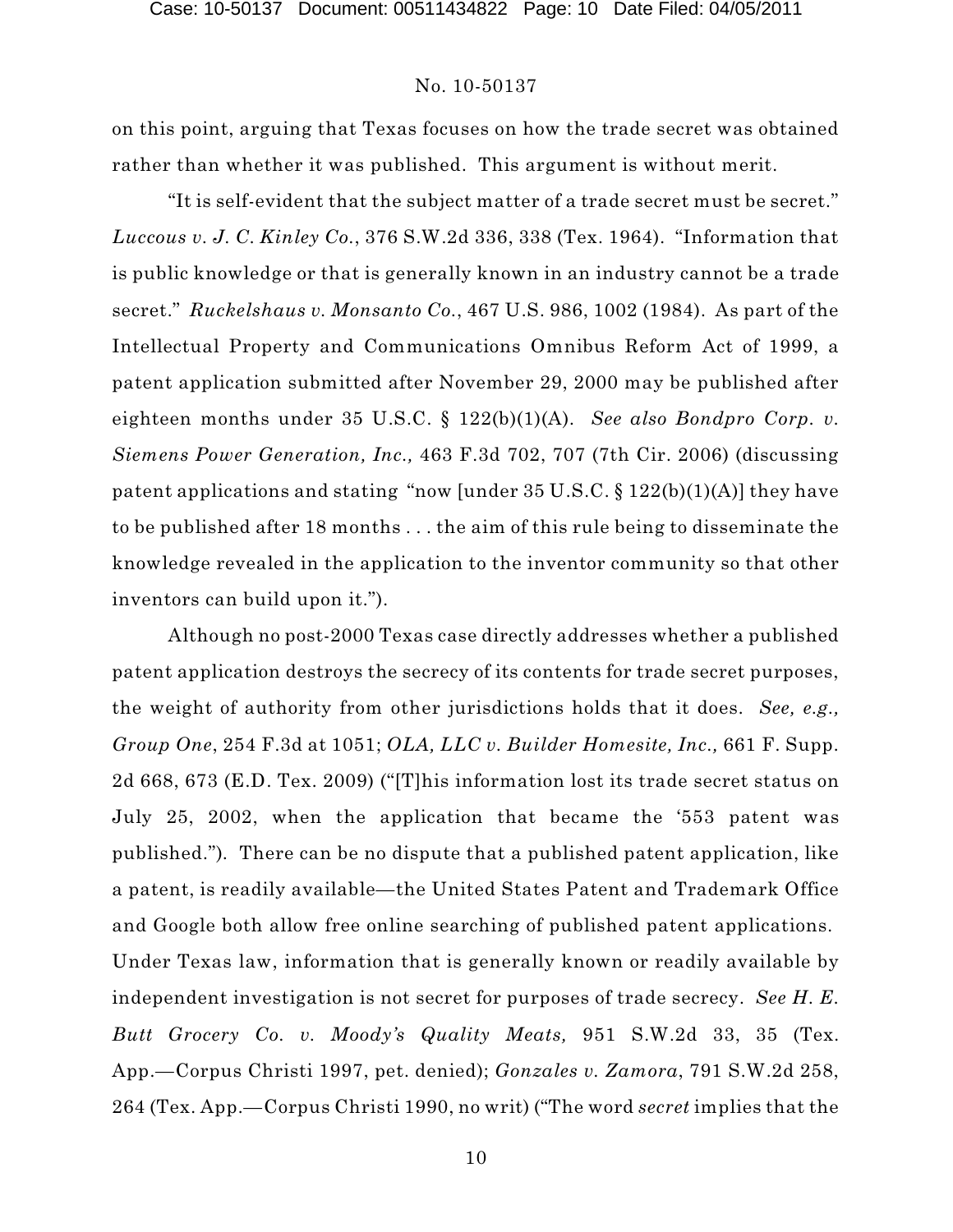information is not generally known or readily available."); *Allan J. Richardson & Assocs., Inc. v. Andrews*, 718 S.W.2d 833, 837 (Tex. App.—Houston [14th Dist.] 1986, no writ) ("Even in the vernacular the word secret implies that the information is not generally known or readily available.").

Tewari argues that Texas law looks to how the alleged trade secret was obtained rather than whether the information is in fact secret. *See Luccous*, 376 S.W.2d at 340*; K. & G. Oil Tool & Serv. Co. v. G. & G. Fishing Tool Serv.*, 314 S.W.2d 782 (Tex. 1958). These cases are inapposite. *K&G* involved *unpatented* technology that was misappropriated *before* the trade secrets at issue were disclosed by a subsequent patent. The *Luccous* Court explained that *K&G* "held that plaintiff was not deprived of his cause of action for defendant's breach of confidence simply because some of plaintiff's secrets were *later disclosed* by the issuance of a patent." 376 S.W.2d at 339 (emphasis added). In *Luccous*, the plaintiff was denied relief because the alleged misappropriation occurred *after* a patent on the technology at issue had expired. *Id.* The *Luccous* Court explained the decision to seek a patent is an either/or choice: either "secure the material rewards for his invention for a limited time" on condition "that he make full disclosure for the benefit of the public of the manner of making and using the invention" or "make no public disclosure of his invention and thereby protect his trade secret." *Id.* at 340 (citations omitted). We have characterized *Luccous* as concluding that a "design of a device could not be a trade secret because it had been patented—and thus revealed to all the world—before any dealing between the parties." *Metallurgical Indus., Inc. v. Fourtek, Inc.*, 790 F.2d 1195, 1200 (5th Cir. 1986).

This is not a case where MTSR argues it gained knowledge of Tewari's processes while they were still trade secrets and those processes subsequently lost trade secret protection due to publication. Rather, MTSR argues that Tewari's alleged trade secrets are not protectable because they were disclosed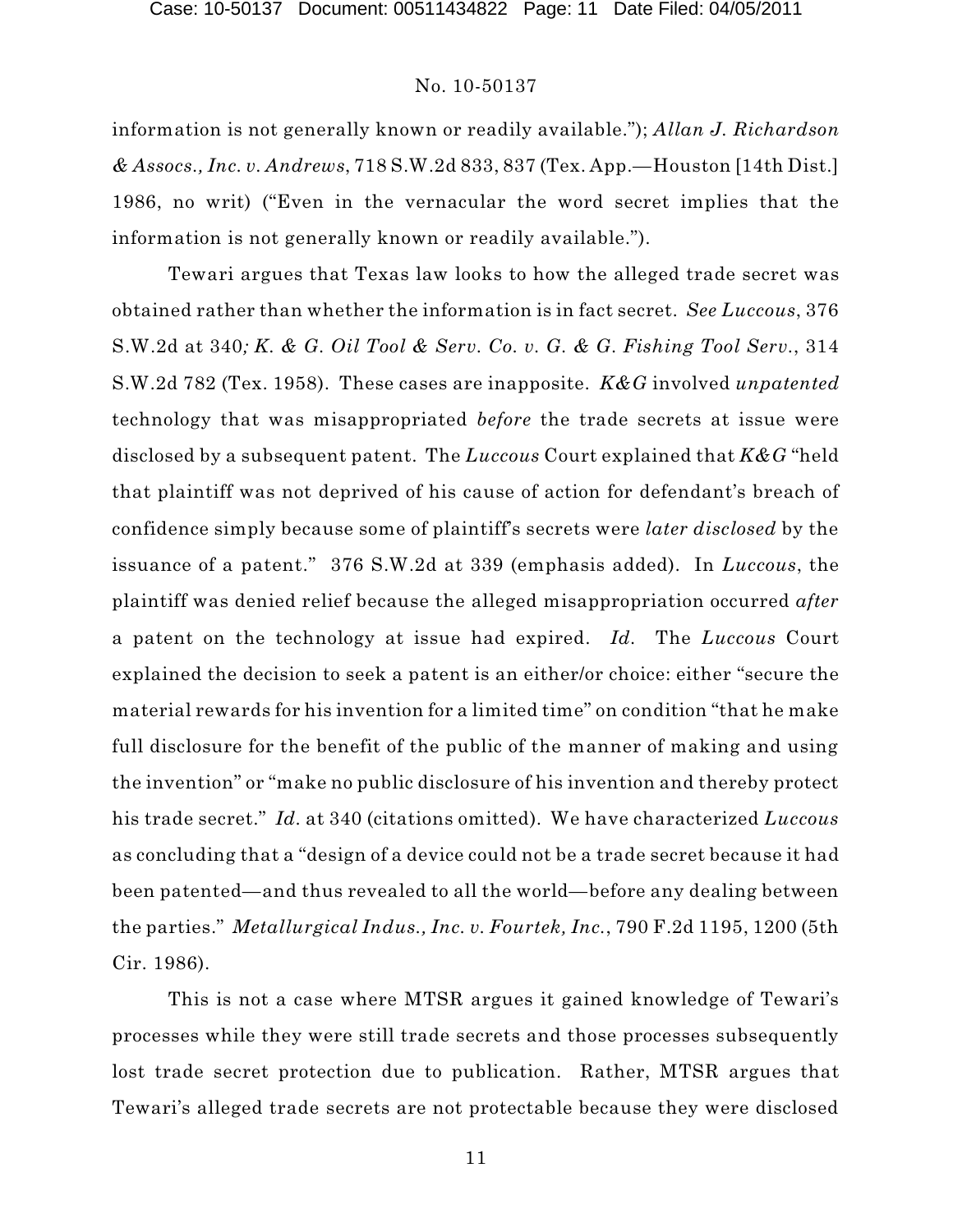in patent applications before MTSR signed the NDA. The two patent applications at issue were published on January 15, 2004 and April 15, 2004. Although the district court did not discuss Texas law in doing so, it correctly concluded that any processes disclosed in these applications were not trade secrets in 2005 when Tewari and MTSR executed the NDA.

# **b. Tewari's Trade Secrets**

Tewari defines its trade secrets in Dr. Tewari's deposition testimony and in paragraphs 17–18 of Dr. Tewari's affidavit, identifying five trade secrets that arguably were not disclosed in the 2004 patent applications. Simplifying matters for purposes of this opinion, Dr. Tewari defined the trade secrets as: (1) a tri-gas mixture *in combination with* the Tewari zero-oxygen process published in 2004; (2) an oxygen scavenger disclosed in a 2006 patent application with the ability to quickly operate in certain environmental conditions; (3) the combination of trade secrets 1 and 2; (4) the knowledge of how to adopt the previously disclosed Tewari process to an open-nozzle system, including knowledge of ideal initial-oxygen levels (and how to achieve them) and best practices for monitoring oxygen levels; and (5) knowledge of the importance of the foam tray on which the meat is placed in retail packaging for oxygen levels. The district court concluded that "[a]s MTSR's exhibit BB describes in detail . . . every specific of Tewari's claimed trade secret was *either* disclosed in the 2004 patent applications *or* already disclosed and known in the industry. . . ." (emphasis added). As we explain below, the conclusion that Tewari did not have any trade secrets because each of their elements was disclosed was in error.

A trade secret "is one of the most elusive and difficult concepts in the law to define." *Lear Siegler, Inc. v. Ark-Ell Springs, Inc.*, 569 F.2d 286, 288 (5th Cir. 1978). In many cases, the question of whether certain information constitutes a trade secret ordinarily is best "resolved by a fact finder after full presentation of evidence from each side." *Id*. at 289. Regardless, we have specifically rejected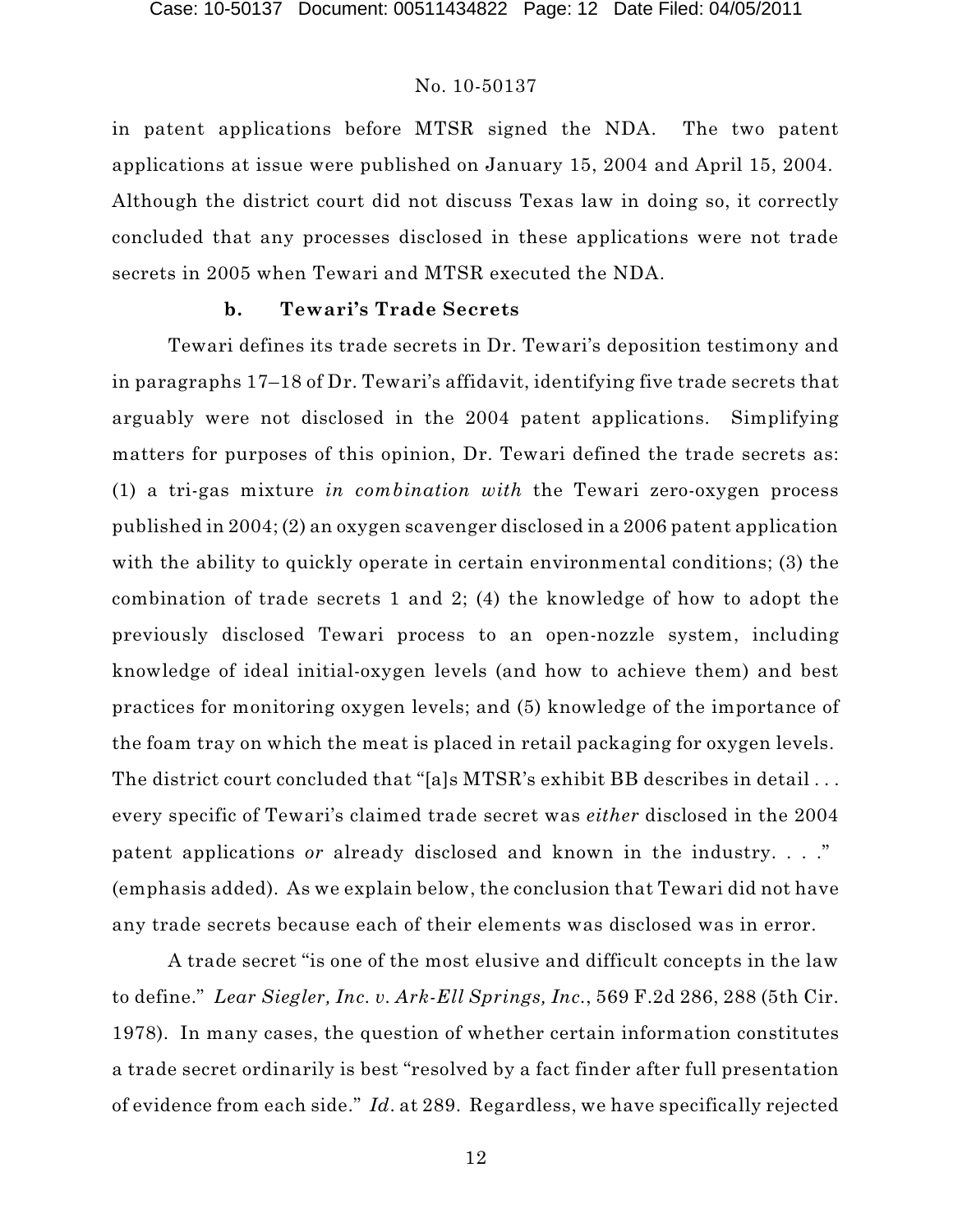the contention that a combination of disclosed technologies cannot itself constitute a trade secret. *Metallurgical Indus.,* 790 F.2d at 1202 (citing *Ventura Mfg. Co. v. Locke*, 454 S.W.2d 431 (Tex. Civ. App. 1970, no writ); *Sikes v. McGraw-Edison Co.,* 665 F.2d 731, 736 (5th Cir. 1982)). The district court's reliance on *H. E. Butt Grocery* was misplaced because in that case the trade secret—a process for making pre-marinated beef fajitas—was disclosed in full by another company. 951 S.W.2d at 39. Here, Tewari argues its trade secrets constitute unique *combinations* of disclosed technologies or processes, a distinction that was not at issue in *H.E. Butt*.

Even more relevant to the case at hand, the *Ventura Manufacturing* case specifically granted trade secret protection to a "trial and error" process of cleaning small yet valuable titanium scraps lost during the manufacturing of airplanes. 454 S.W.2d at 434. The Texas court explained that the details of the procedure such as "as the types and amounts of chemicals to be used and the times and temperatures for cleaning the fasteners" were protectable trade secrets even if the general procedure was public knowledge. *Id.* In this case, the district court erroneously discounted Tewari's potential trade secrets as mere "customization" and a "trial-and-error" process to adjust MTSR's existing machines.

Likewise, in *Sikes* (a case involving a weed whacker), we referenced and quoted heavily from *Water Services, Inc. v. Tesco Chemicals*, 410 F.2d 163, 173 (5th Cir. 1969), in which the trade secret—a water purification system—"was the application of known techniques and the assembly of available components to create the first successful system in the industry." 665 F.2d at 736. We further explained that "a trade secret can exist in a combination of characteristics and components each of which, by itself, is in the public domain, but the unified process, design and operation of which in unique combination, affords a competitive advantage and is a protectible secret." *Id.* (quoting *Imperial Chem.,*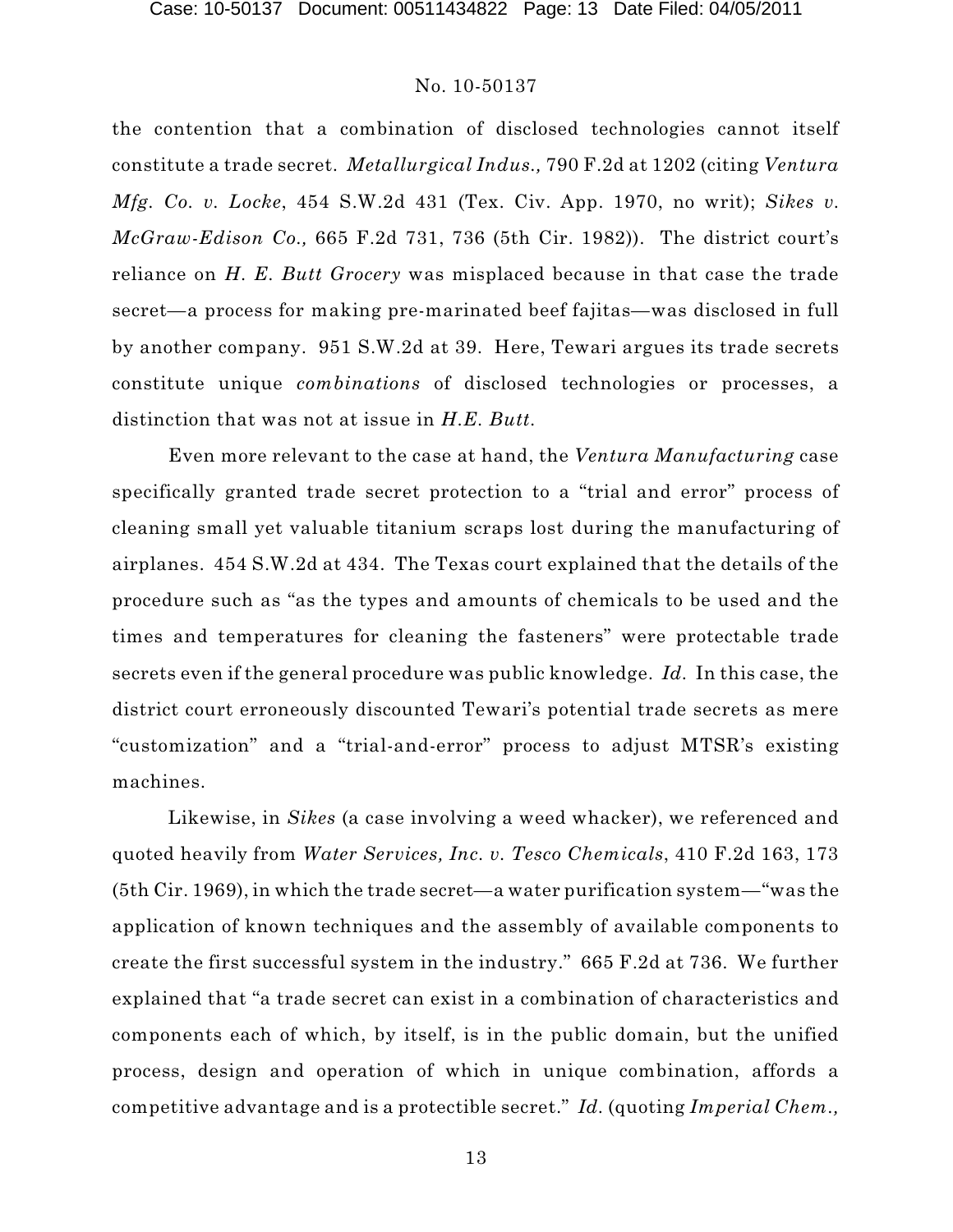*Ltd. v. Nat'l Distillers & Chem. Corp.*, 342 F.2d 737, 742 (2d Cir. 1965)). While MTSR is correct to argue that *Sikes* stands for the proposition that a "simple and obvious change in an existing device or process is not a trade secret," that question in *Sykes* was one of fact for the jury to decide. 665 F.2d at 733.

As *Sikes, Metallurgical Indus., Ventura Mfg.,* and *Water Services*, *supra*, all demonstrate, it is of no moment that Tewari's alleged trade secrets are combinations of disclosed processes and technologies with other elements—namely scavengers and gas mixtures—also known in the industry. Tewari has raised a genuine dispute of material fact as to whether it has trade secrets that it disclosed to MTSR, and the district court's holding to the contrary is in error.

# **3. Whether MTSR Used Tewari's Trade Secrets**

The district court originally decided Tewari raised a fact issue on this element, but in its order on reconsideration granting MTSR summary judgment decided there was no fact issue because Tewari did not have any trade secrets for MTSR to use without Tewari's consent. Because we conclude a genuine dispute of material fact exists as to whether Tewari has any trade secrets, we also determine that a fact issue exists as to whether MTSR used Tewari's alleged trade secrets, and reverse the district court's entry of judgment on this ground.

#### **C. Tewari's Motion for Partial Summary Judgment**

Tewari appeals the district court's apparent failure to rule on an element of its breach of fiduciary duty claim on its motion for partial summary judgment on the existence and breach of fiduciary duty. Specifically, Tewari argues it is entitled to an explicit ruling on whether MTSR owed it a fiduciary duty. The district court spilled considerable ink explaining the applicable legal framework for evaluating whether a fiduciary relationship exists, evaluating and distinguishing MTSR's proffered cases in opposition to finding a duty exists, and explaining the factual circumstances in this case. The district court explained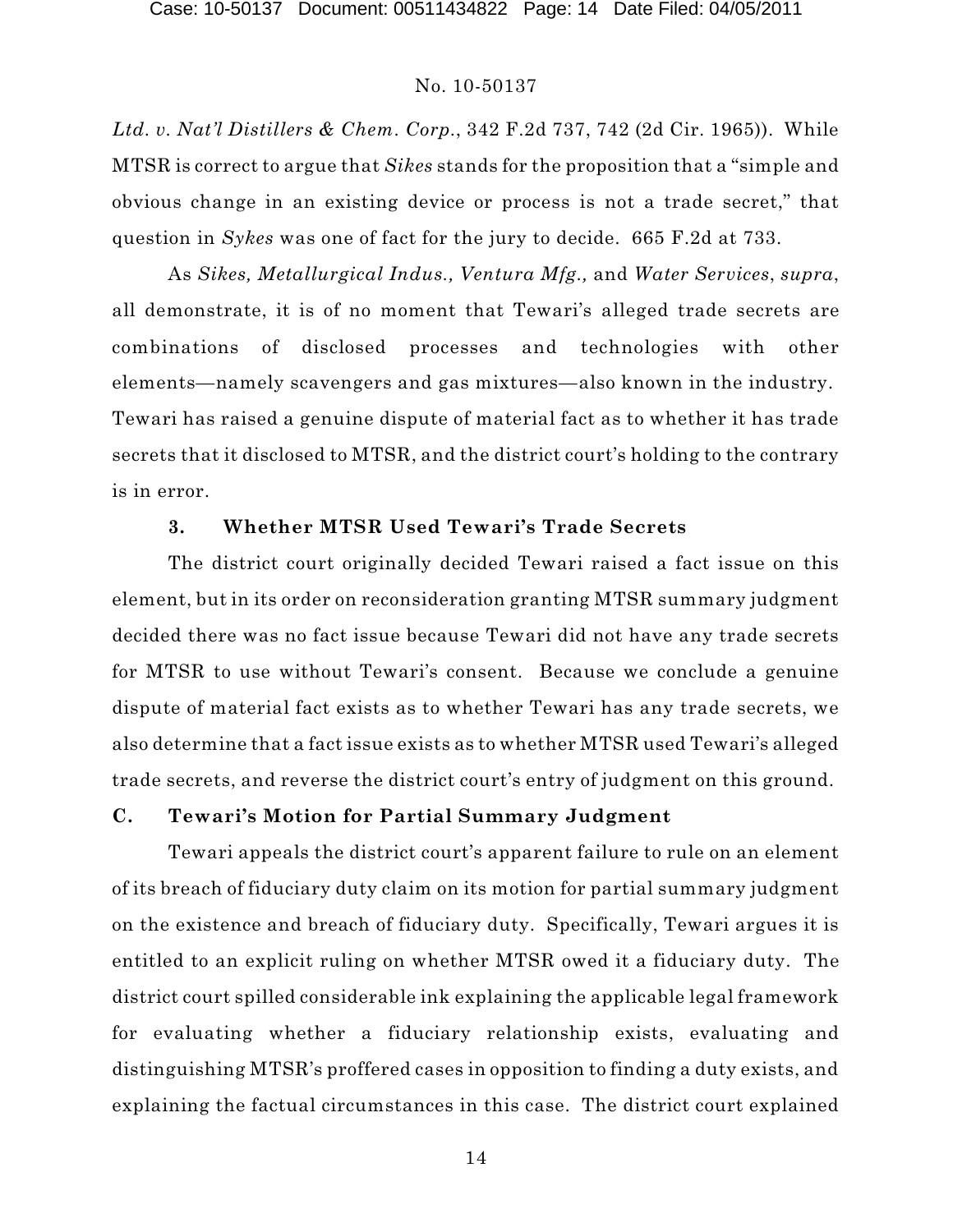that while a *trade secret owner* cannot unilaterally create a confidential relationship, "the NDA gave MTSR notice that Tewari considered the information it was disclosing to be a trade secret and that the disclosure was made in confidence." It also explained that "the question raised is whether the recipient of the information knew or should have known that the information was a *trade secret* and the disclosure was made in confidence." (emphasis added.) The district court then evaluated the second element on which Tewari sought partial summary judgment—that MTSR breached its duty—and determined that there was a dispute of material fact here because MTSR argued that Tewari did not show it any trade secrets. The district court concluded that partial summary judgment was inappropriate because "a fact issue exists whether MTSR has breached the fiduciary duty *it owed to* Tewari." (emphasis added).

While the district court's order could be seen as being subject to two interpretations, the differences are mere semantics. The district court either decided that (1) no fiduciary duty exists absent Tewari having disclosed actual trade secrets, or (2) there was a fiduciary duty but MTSR did not breach it if Tewari did not disclose any actual trade secrets. Under (2), the only fiduciary duty MTSR could have owed Tewari according to the district court's logic was to keep Tewari's *trade secrets* secret—the same duty as in (1). Under either interpretation, Tewari's claim—and MTSR's alleged fiduciary duty—depends on Tewari having actual trade secrets that it disclosed to MTSR. The district court's order therefore sufficiently addressed Tewari's motion for partial summary judgment on this issue and Tewari is not entitled to a more explicit ruling.

# **D. Whether the District Court Erred by Not Sua Sponte Granting Summary Judgment in Tewari's Favor**

Tewari argues that the district court should have *sua sponte* granted summary judgment in its favor on the disclosure of at least one trade secret